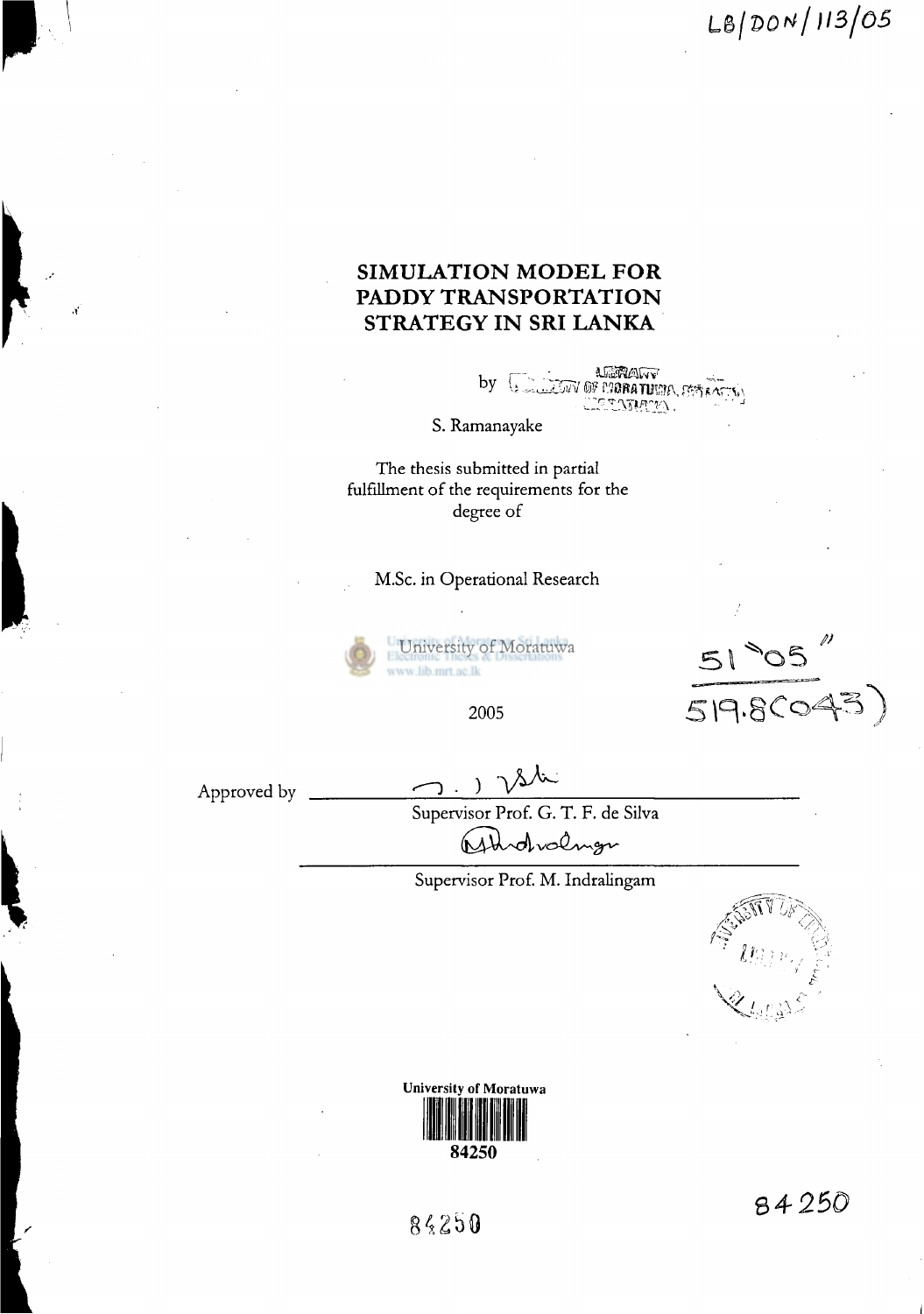#### ABSTRACT

Cost effective paddy harvest transportation strategy is simulated in this operational study. Paddy production of administrative districts of Sri Lanka is assumed to be distributed among the districts .proportional to their respective populations. Paddy production vary highly among the administrative districts of Sri Lanka and district wise consumption also varies based on population. Aim of this study is to find out the cost benefit transportation over Sri Lanka treating it as stochastic transportation problem which describe as minimize total transportation cost subject to with realized minimum probabilities of supply and demand constraint.

Transportation problem of each cultivation seasons of each year is solved by finding out the districts and amounts that need the commodity from others (called consumers) and those that can supply called suppliers. It is assumed that overall paddy production of a cultivation year is sufficient enough for total population. A transportation pattern is figure out from supplier districts to consumer districts by solving this deterministic transportation problems.

Almost all real life problems encounter uncertainty. Therefore this analysis is extended to introduce simulation model to find out optimum transportation strategy considering uncertainties. Simulated transportation strategy is presented by solving the chance constrained stochastic programming problem. The classical transportation problems for the years from 1989 to 2000 is solved here. Moreover simulated and actual results are presented for the years 2000 .

Finally this simulation model is implemented as decision support system for the cost effective transportation strategy of such products.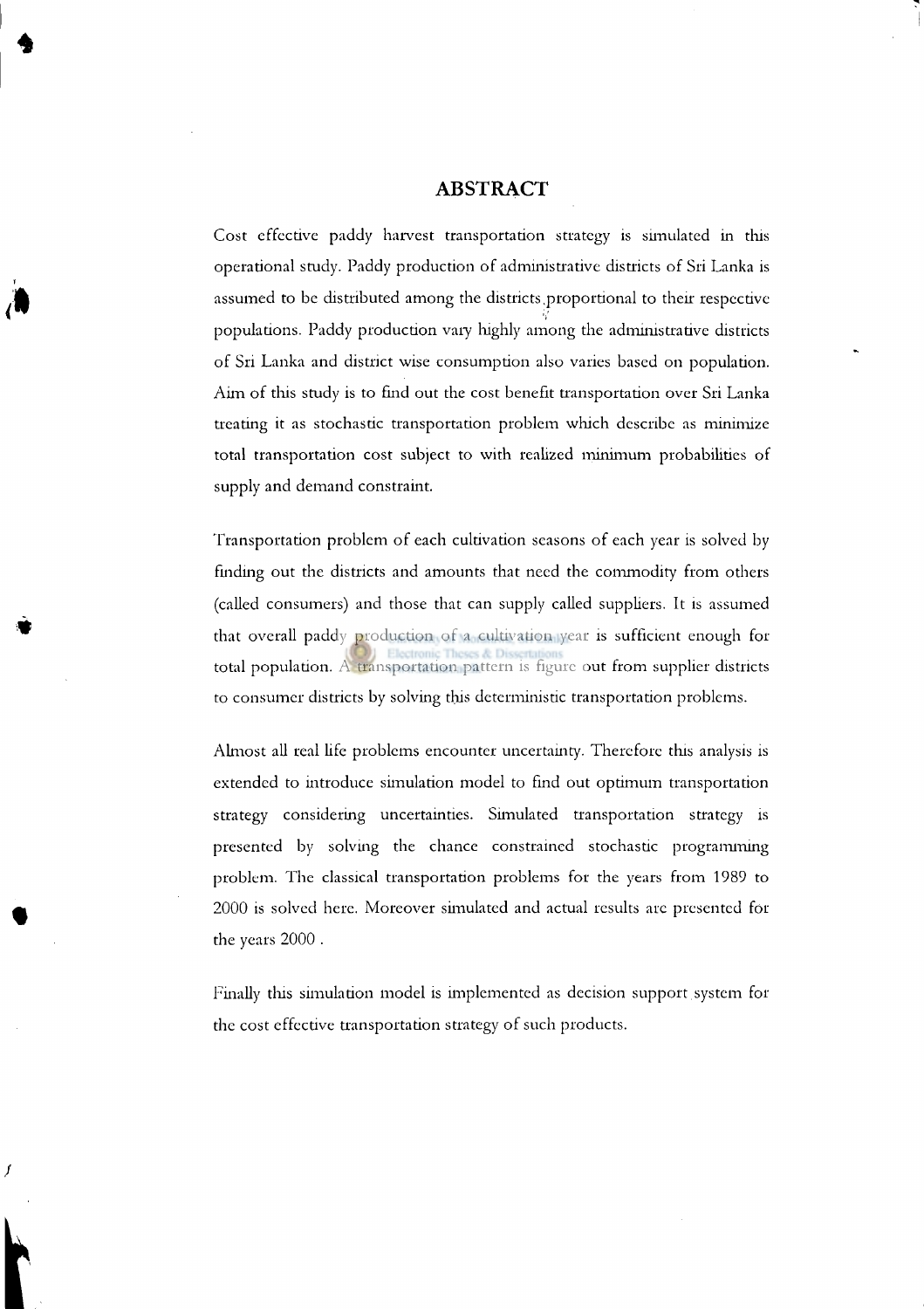### **DEDICATION**

To the memory of my Father

and to my Mother

my wife Suranji and daughter Samadhee

 $\mathcal{F}$  *I* go  $\mathbb{Z}$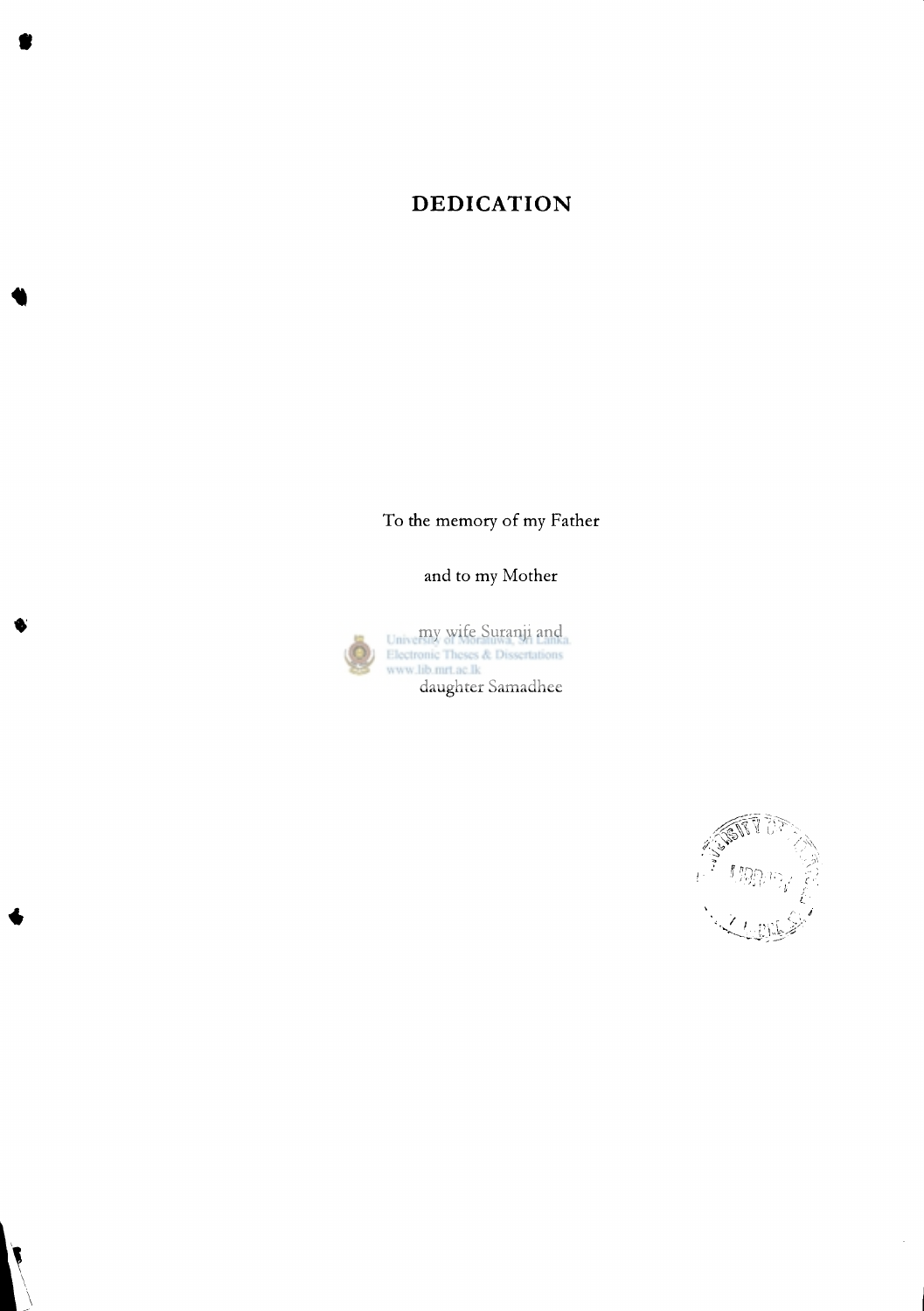## TABLE OF CONTENTS

| List of Tables                                                                                             | Page<br>11      |
|------------------------------------------------------------------------------------------------------------|-----------------|
| List of Figures                                                                                            | iv              |
| Acknowledgements                                                                                           | v               |
| Glossary                                                                                                   | $\overline{vi}$ |
| Introduction                                                                                               | 1               |
| Stochastic Programming Problem                                                                             | 5               |
| Deterministic Equivalents for Stochastic Transportation Problem                                            | 7               |
| Data Collection and Methodology                                                                            | 11              |
| Analysis of Results                                                                                        | 20              |
| University of Moratuwa, Sri Lanka.<br>Discussion<br>Electronic Theses & Dissertations<br>www.lib.mrt.ac.lk | 41              |
| <b>Conclusion and Future Works</b>                                                                         | 43              |
| Appendix A                                                                                                 | 51              |
| Appendix B                                                                                                 | 66              |
| Bibliography                                                                                               | 75              |

 $\sim$   $\sim$ 

∖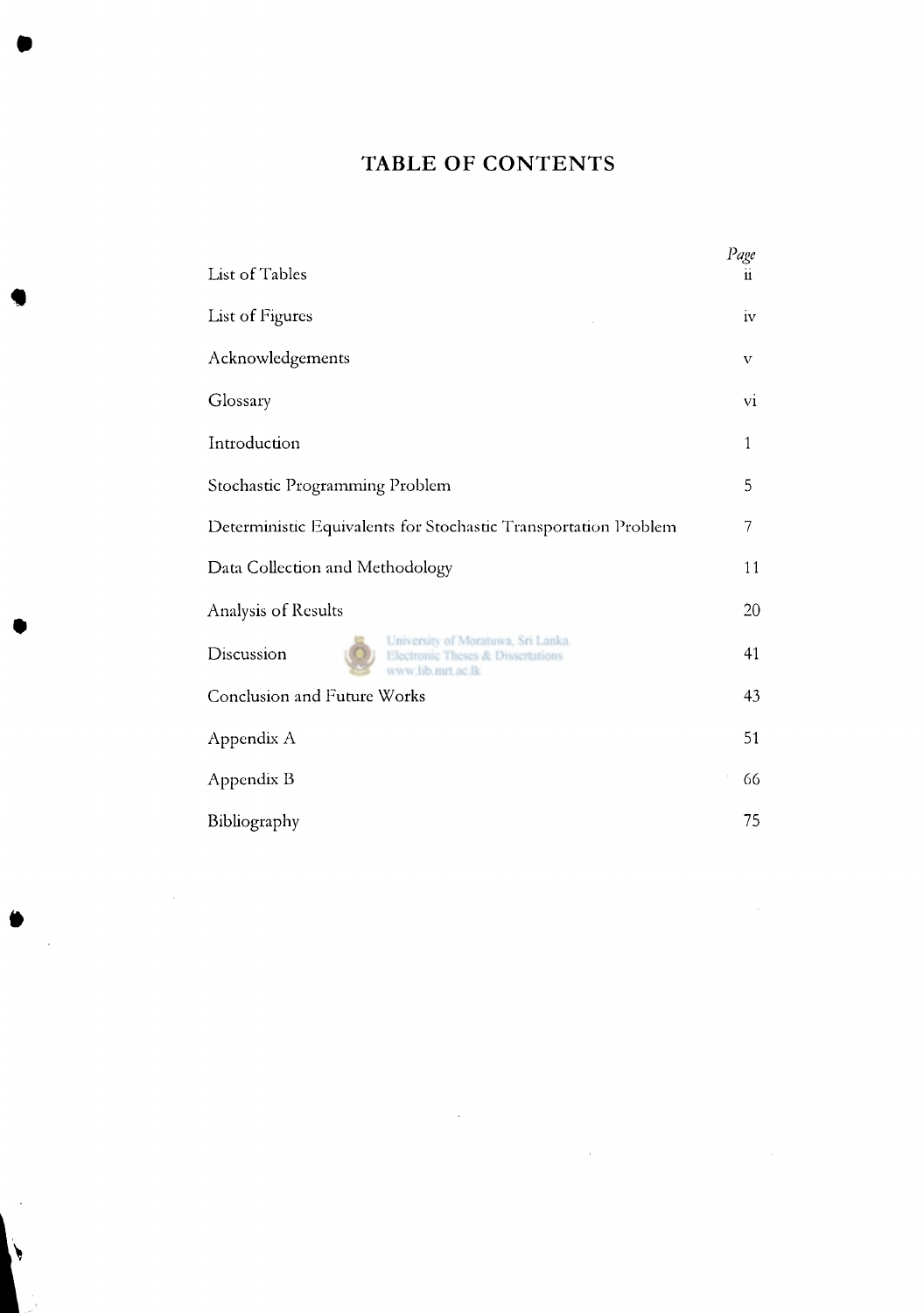## LIST OF TABLES

| Number<br>Table 3.1 Transportation Tableau                                                                                                                                                        | Page<br>7 |
|---------------------------------------------------------------------------------------------------------------------------------------------------------------------------------------------------|-----------|
| Table 4.1 Initial transportation table of the year 1989 (a) 'Maha'<br>season (b) 'Yala' season ('000 MT)                                                                                          | 16        |
| Table 4.2 Initial table of the year 2000 (a) 'Maha' season (b) 'Yala'<br>season('000 MT)                                                                                                          | 17        |
| Table 4.3 Simulated initial transportation table of the year 2000<br>(a) 'Maha' season $\alpha = 0.85$ , 1- $\beta = 0.85$ (b) 'Yala' season<br>$\alpha$ =0.85, 1- $\beta$ =0.85('000 MT)         | 18        |
| Table 4.4 Simulated initial transportation table of the year 2000<br>(a) 'Maha' season $\alpha = 0.99$ , 1- $\beta = 0.99$ (b) 'Yala' season<br>$\alpha = 0.99, 1 - \beta = 0.99(000 \text{ MT})$ | 19        |
| Table 5.1 The amount of paddy to be transported (optimum<br>tables) (a) - (l) for the years $1989 - 2000$ 'Maha'<br>seasons('000 MT)                                                              | $21 - 26$ |
| Table 5.2 The amount of paddy to be transported (optimum<br>tables) (a) - (l) for the years $1989 - 2000$ 'Yala'<br>seasons('000 MT)                                                              | 27-32     |
| Table 5.3 The annual transportation strategies for the years from                                                                                                                                 |           |
|                                                                                                                                                                                                   |           |

 $\sim$ 

 $\sim$ 

1997 to 2000 (a) – (d)('000 MT)  $33 - 34$ 

 $\hat{\mathcal{L}}_{\text{max}}$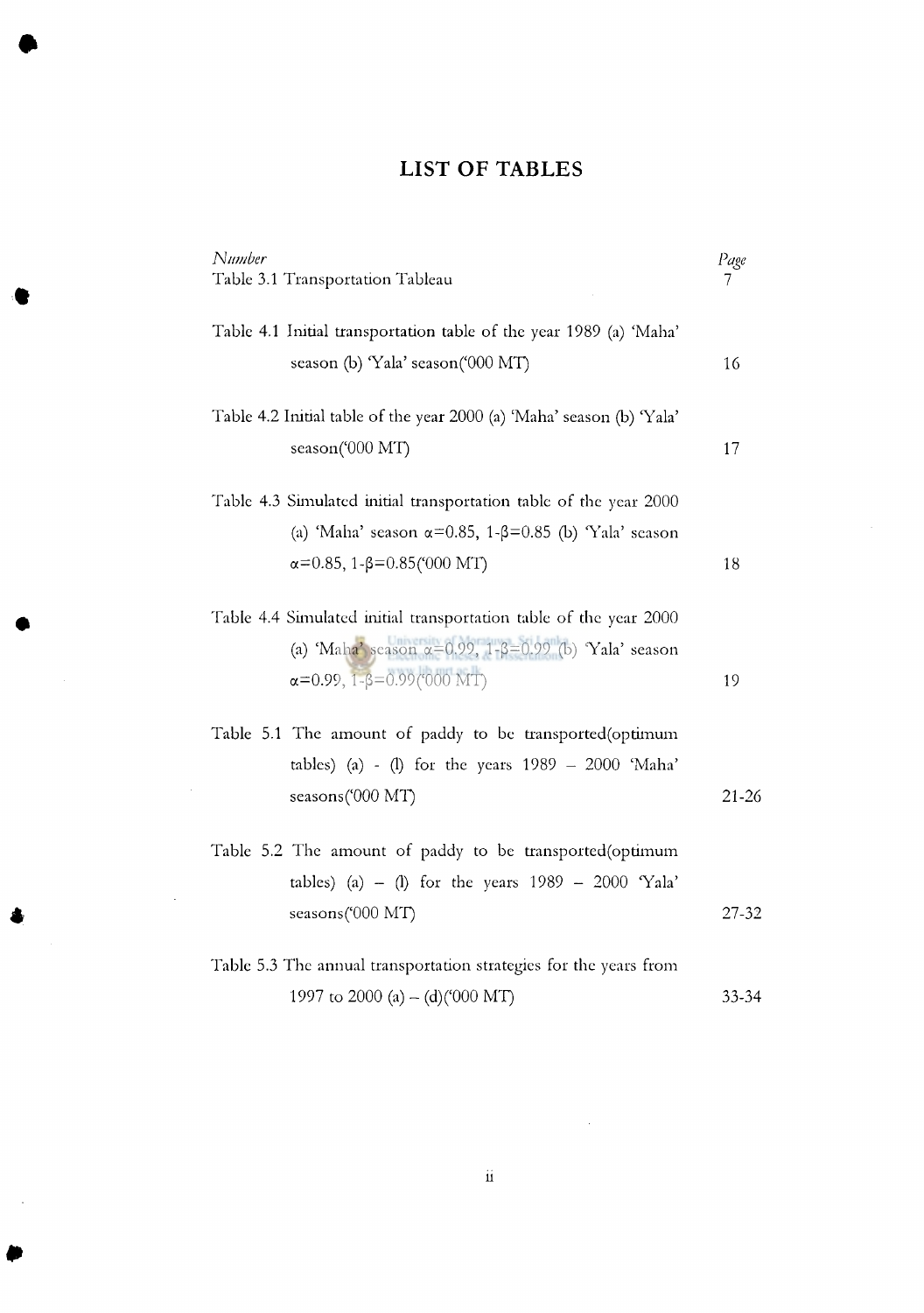|       | Table 5.4 Simulated transportation strategy of 'Maha' season of                            |
|-------|--------------------------------------------------------------------------------------------|
|       | the year 2000 (paddy '000 MT to be transported)                                            |
|       | (a) $\alpha$ =0.85 1- $\beta$ =0.85 (b) $\alpha$ =0.95 1- $\beta$ =0.95 (c) $\alpha$ =0.99 |
| 37-38 | $1 - \beta = 0.99$                                                                         |
|       |                                                                                            |

- Table 5.5 Simulated transportation strategy of 'Yala' season of the year 2000 (paddy '000 MT to be transported) (a)  $\alpha$  = 0.85 1- $\beta$  = 0.85 (b)  $\alpha$  = 0.95 1- $\beta$  = 0.95 (c)  $\alpha$  = 0.99  $1 - \beta = 0.99$ 39-40
- Table B.l Data sheet of the year 1989 66-67
- Table B.2 Data sheet of the year 2000 67-68
- Table B.3 Adjusted supply and demand(minus values) amounts of each year 'Maha" season 68-69
- Table B.4 Adjusted supply and demand(minus values) amounts of each year 'Yala" season 69-70
- Table B.5 Simulated supply and demand(minus) amounts for 'Maha' season of the year 2000. The  $\alpha$  and 1- $\beta$ probabilities are 0.85, 0.95, and 0.99 70-71

72

- Table B.6 Simulated supply and demand(minus) amounts for 'Yala' season of the year 2000. The  $\alpha$  and 1- $\beta$ probabilities are 0.85, 0.95, and 0.99
- Table B.7 Adjusted supply and demand(minus) amount of the year 2000 simulasted values for the  $\alpha$  and 1- $\beta$ probabilities are 0.85, 0.95, and 0.99 **73**
- Table B.8 Cost matrix: Distance among the administrative capitals of districts(Km). 74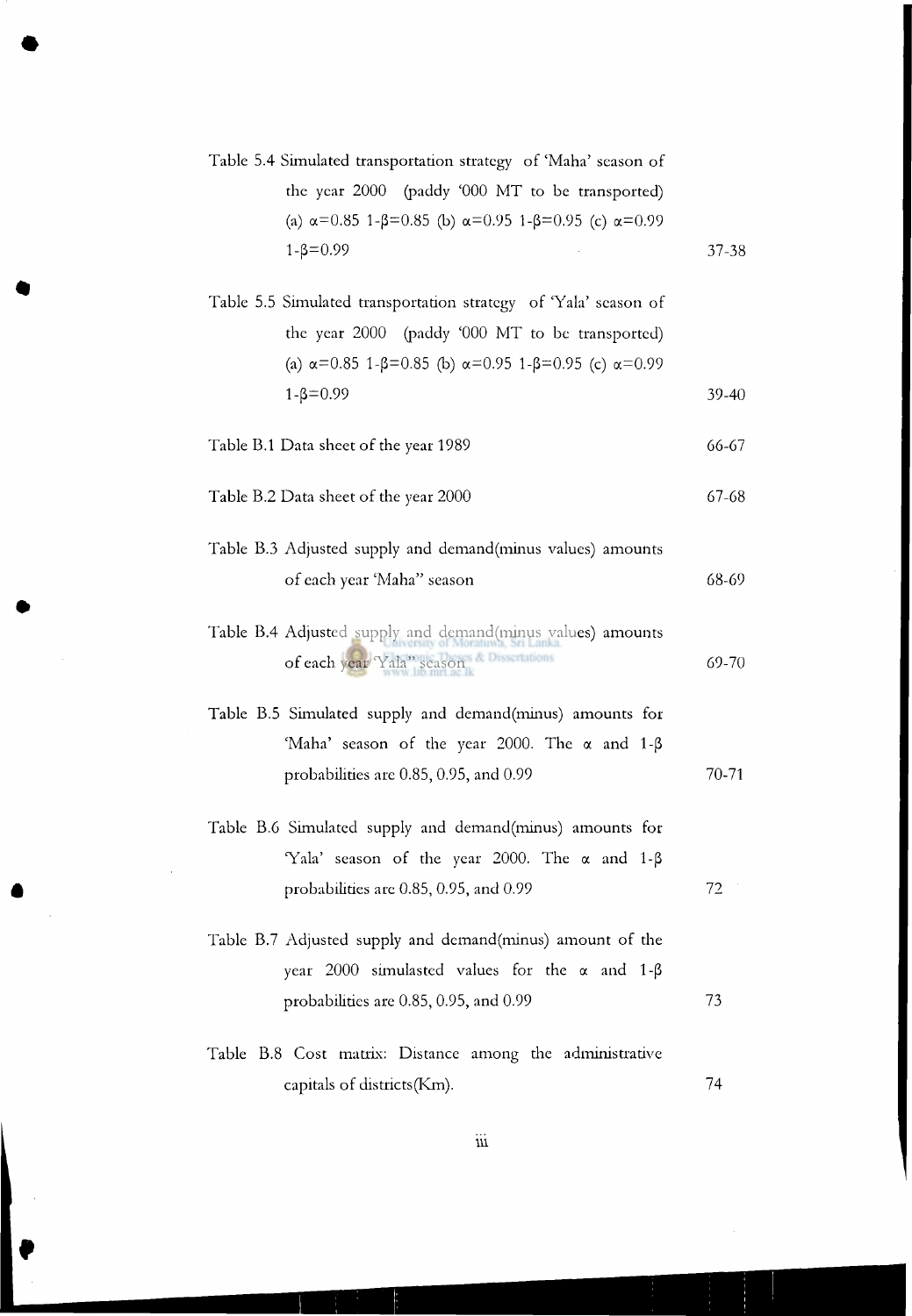# LIST OF FIGURES

 $\mathcal{L}^{\text{max}}_{\text{max}}$ 

| Number                                                           | Page           |
|------------------------------------------------------------------|----------------|
| Figure 1.1 Network for Transportation Problem                    | $\overline{2}$ |
| Figure 4.1Flow chart to find out supplier and consumer districts |                |
| and calculation their amounts.                                   | 13             |
|                                                                  |                |
| Figure 4.2 Adjust the supply and demand amount according to      |                |
| the 'Maha' and 'Yala' requirement.                               | 14             |
| Figure 4.3 Flow chart of the forecast supplier or consumer       |                |
| amounts.                                                         | 15             |
|                                                                  |                |
| Figure 5.1 Simulsted and actual supply and demand amounts of     |                |
| paddy in year 2000 'Maha' season                                 | 35             |
| University of Moratuwa, Sri Lanka.                               |                |
| Figure 5.2 Simulated and actual supply and demand amounts of     |                |
| paddy in year 2000 Yala' season                                  | 36             |

 $\mathcal{A}^{\mathcal{A}}$ 

 $\frac{1}{2} \left( \frac{1}{2} \right)$  ,  $\frac{1}{2} \left( \frac{1}{2} \right)$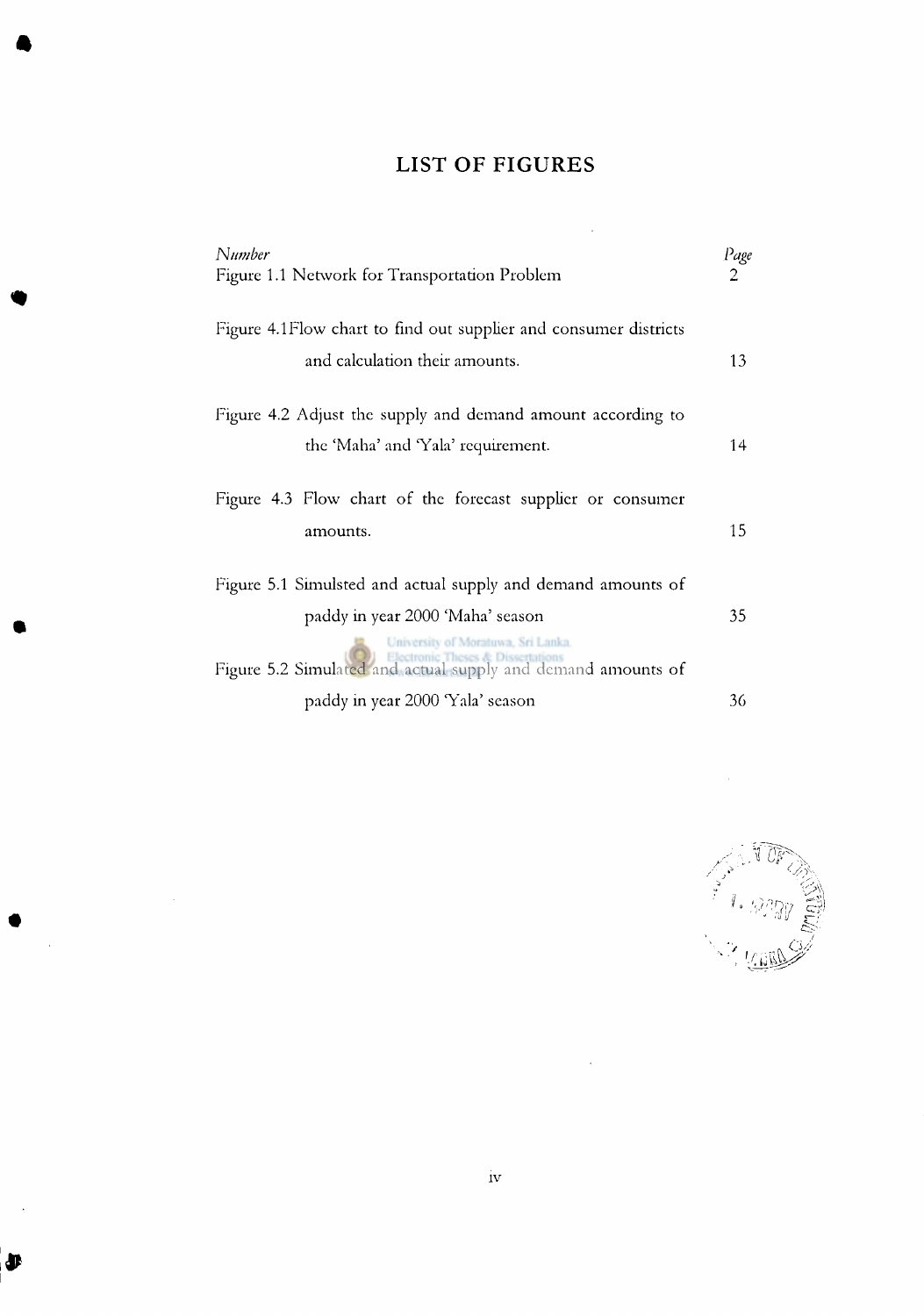#### ACKNOWLEDGMENTS

It is with my heartiest pleasure, I express my deep appreciation to my supervisor Prof. G. T. F. de Silva for his guidance, assistance and emotional support to make this project a success. I wish to give my special thanks with my great pleasure to Prof. M Indralingam, Course Coordinator who encouraged me throughout my study of this MSc degree. I would like to mention him with deep gratitude about his constructive advice given to me. Besides it enabled me to fulfill this task and make my project work a quite pleasant one. I wish to convey my appreciation to all Lecturers who conducted lecturers on M.Sc (OR). Their valuable guidance and advice made me a firm mind for success in the M.Sc. degree. I wish to mention with onic Theses & Dissertations gratitude to all other academic and non-academic staff members of Department of Mathematics, University of Moratuwa for their help to success my studies.

I wish to make special vote of thanks to ADB for their financial assistance to success my postgraduate study at University of Moratuwa.

Great thanks to all colleagues of the PG Dip/M.Sc. degree in Operatinal Research for their co-operation with my work.

The Galle Advanced Technical Institute, Labuduwa and the staff who helped and encouraged me to make this project a success receive a big thank with my pleasure.